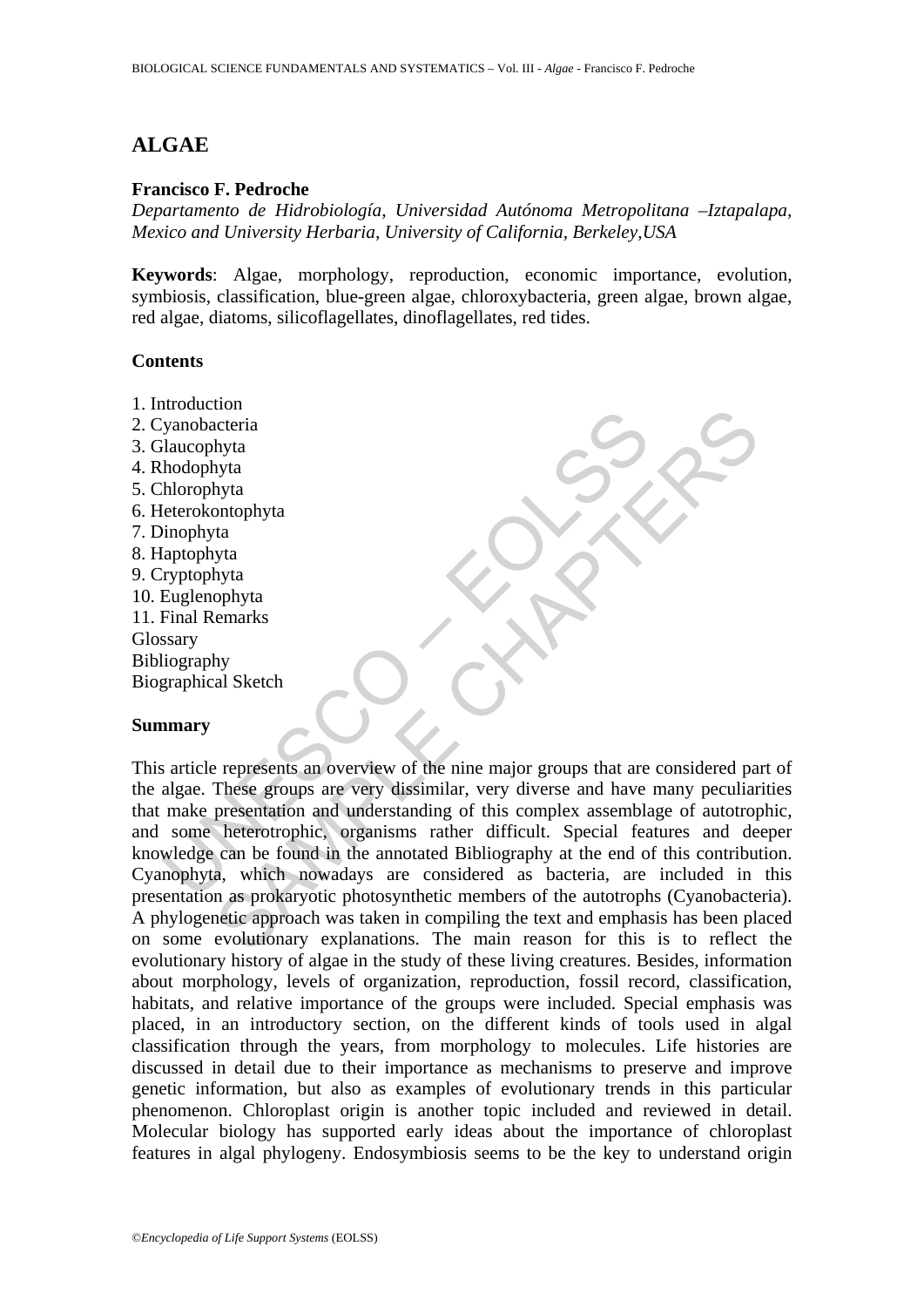and diversification among algae. These organisms are very important in our life not just because they give us a high percentage of the oxygen we breathe daily, but also because they are becoming increasingly important to our industry. As environmental indicators, algae are playing a remarkable role but, also as research tools, they are providing new insights in various fields of physiology, nutrition, biochemistry, ultrastructure, evolution and phylogeny. The improvement of strategies for their conservation is crucial.

## **1. Introduction**

Algae do not represent a natural group: its creation as a taxon was an attempt to express the obsolete and inaccurate perception that relationships exist among members of the plants which do not have specialized structures such as roots, stem, leaves and flowers. In systematic biology we would call this an artificial group or a polyphyletic group, which means there is no single common ancestor for all the groups included in the Algae.

of means there is no single common ancestor for all the groutine<br>ae.<br>
he mans there is no single common seaweeds which, as their natine and of a size easy to see and recognize. Among these are<br>
ps), green algae (sea lettuc ins there is no single common ancestor for all the groups included in<br>the state is no single common ancestor for all the groups included in<br>nown algae are the common seaweeds which, as their name implies, and<br>of a size eas The best known algae are the common seaweeds which, as their name implies, are all marine and of a size easy to see and recognize. Among these are the brown algae (kelps), green algae (sea lettuce), and red algae (nori). Also well known are the prokaryotic organisms that form stromatolites (Cyanobacteria), which were in the past considered as members of this artificial group. Furthermore, algae include microscopic forms, unicellular or multi-cellular, which belong to the plankton (phytoplankton) and, from time to time, form extensive blooms, as in the case of red tides. Some of these microscopic organisms are heterotrophic, rather than autotrophic. Algae are mainly aquatic and their distribution is worldwide, from the poles to the equator. They also occur on land in all types of soil and on permanent ice or snowfields. They are the major and primary organic producers and their morphology goes from the microscopic phytoplankton to the macroscopic growths in the intertidal zones of all beaches.

The group named algae includes two main morphologically distinct patterns: prokaryotes (organisms without nuclei) and eukaryotes (organisms with nuclei). Although the former have been formally reclassified as bacteria, subkingdom Eubacteria, they are discussed here because, historically, they were included in the Cyanophyta group of algae. In this article they are referred to as Cyanobacteria.

The main and unique compound of the algae photosynthetic process, *chlorophyll a*, works together with various accessory pigments. These accessory pigments allow a differential response to light of various types and intensities. As a result, some reflect or absorb specific light wavelengths giving the characteristic colors that were the main reason for naming green algae, Chlorophyta, brown algae and their relatives, Phaeophyta and red algae, Rhodophyta. Furthermore, this feature has permitted a differential distribution of these organisms at different depths in aquatic ecosystems.

The study of this artificial group was carried out, through the years, utilizing the tools and techniques available at any given time. At the beginning of the 20th century, for instance, morphology was the key to classify and subdivide all organisms. Levels of organization, basic structural patterns or bauplans were explored and established as ground rules to understand algal biodiversity and evolution. Another important method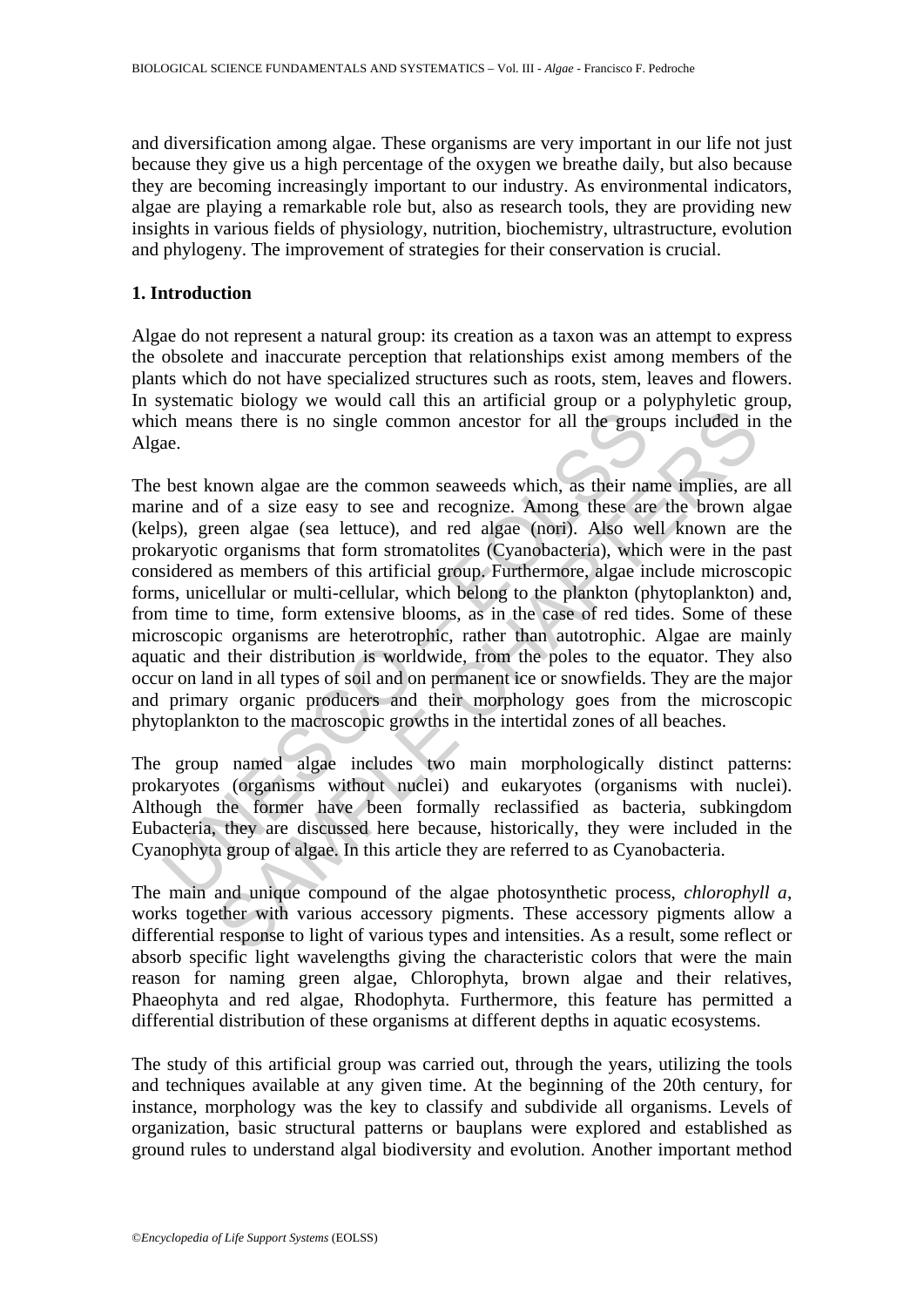was the use of evolutionary tendencies among living beings. Tendency to multicellularity, loss of motility, reduction of gametophyte phase, etc. were used to explain the progressive complexity from unicells to pseudoparenchymatous forms, the development of complicated life histories and several other biological phenomena present in extant forms. Within this framework, unicellular motile organisms were primitive and complex forms were considered advanced. Later on, biochemical characters such as pigments, reserve substances, cell wall components and many others, were introduced and used in combination with morphological and anatomical characters. More recently, data on ultrastructure gave an important impetus to the understanding of algae as different evolutionary groups. These studies focused chiefly on flagellar apparatus, their basal bodies, structure and orientation and cytokinesis during mitosis. These last studies, brought to light two different structural forms during the cell cleavage: the phycoplast, where microtubules are oriented perpendicularly to the plane of cytokinesis, and the phragmoplast in which the microtubules are parallel to the longitudinal axis of the spindle. Such data were determinant to establish a new hypothesis on the evolution of green algae.

Life histories and laboratory cultures generated new information about this group of organisms. Evolution of sexuality and its expression in the different types of algae, were considered of primary value to understand their taxonomic relationships because the transmission of reproductive features is, undoubtedly, crucial in ensuring a species survival in time and space. All characteristics related to this phenomenon, therefore, could be relevant.

As a brief summary, one can say that there are three types of life history or cycles, among algae. The one called haplontic or haplobiontic (Figure 1)



Figure 1. Haplobiontic life history.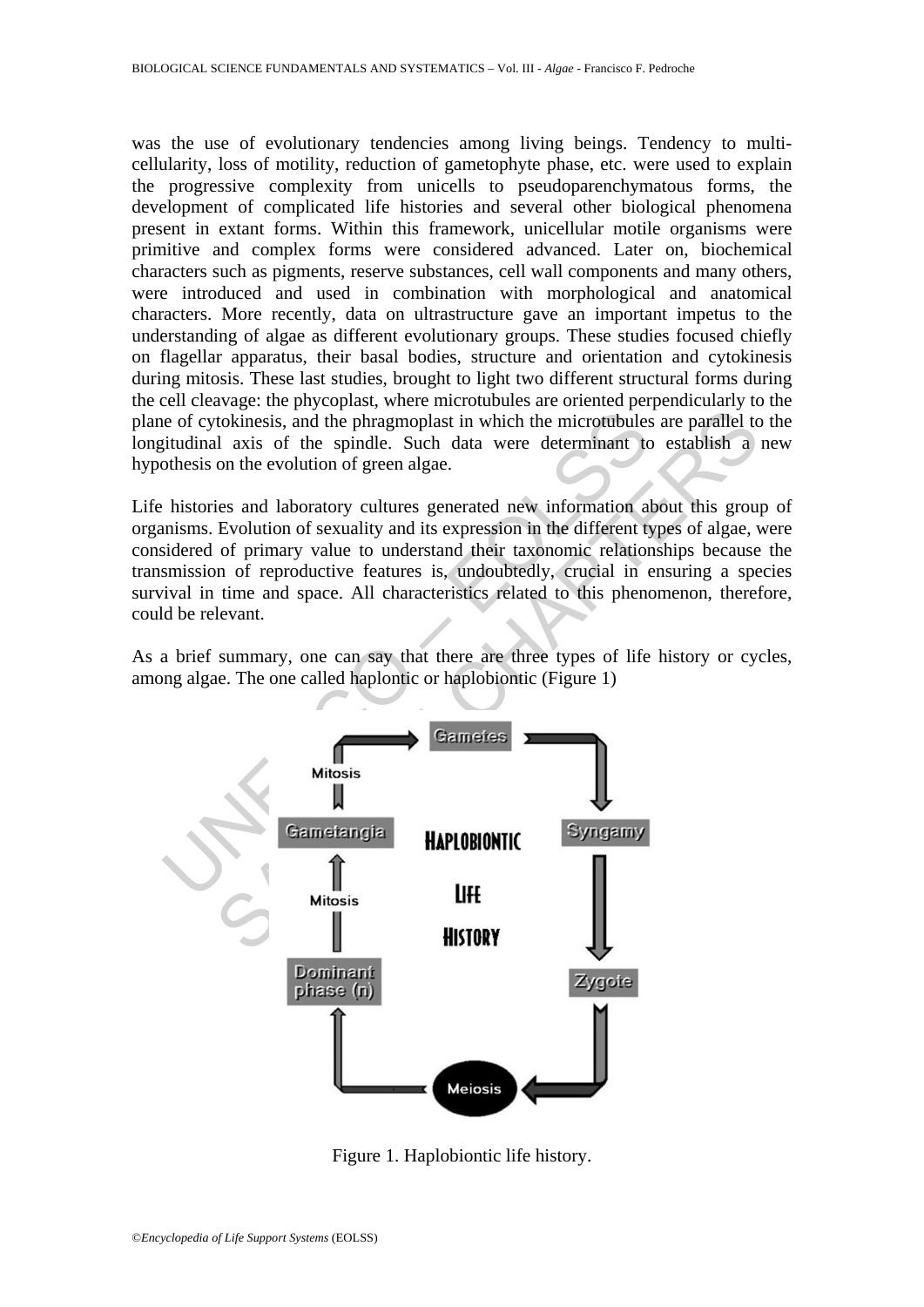in which an organism with a haploid chromosome number (n) gives, by mitosis, a number of cells, which will behave as gametes. These gametes will form a zygote, by syngamia, and meiosis will immediately occur resulting in haploid cells which germinate into a haploid phase similar, but not identical, to the first organism.

The second type is known as diplontic or diplobiontic (Figure 2). In this type the conspicuous thallus is diploid  $(2n)$  and, by meiosis, gives haploid cells acting as gametes, which fuse and form a zygote. This zygote germinates giving origin to a new diploid plant.



Figure 2. Diplobiontic life history, or diphasic life history.

The third kind is the haplodiplontic or diplohaplobiontic life history (Figure 3), also known as alternation of generations or diphasic life history. Sometimes confused as an alternation between asexual and sexual phases, alternation of generations is a true sexual life history differing from others in the timing of meiosis. This cycle starts with a conspicuous thallus with either a haploid or a diploid chromosome number. In the case of a diploid thallus (sporophyte), meiosis takes place and forms haploid cells. These haploid cells, however, do not act as gametes as in the diplontic life history mentioned above, they act as spores and sprout into a plant that has a haplontic condition and is known as gametophyte. The gametophyte generates gametes, by mitosis, which fuse into a zygote that, in turn, germinates into a sporophyte. This completes the life history. Hence, there are two different and independent thalli: a haploid thallus and a diploid one. Both thalli can be present simultaneously at the same time, or they can alternate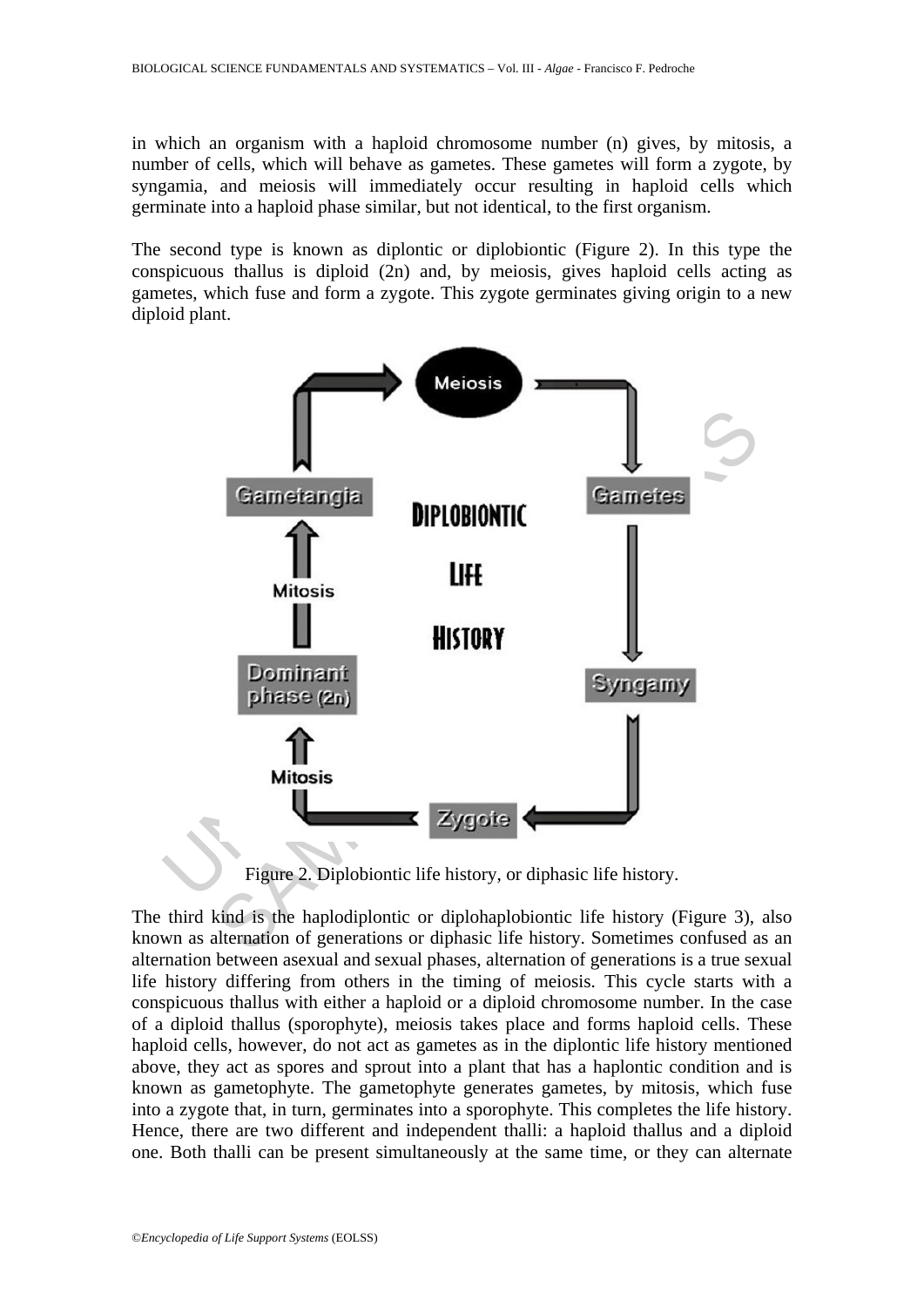according with their evolutionary and ecological requirements. Also, they can be similar in form (isomorphic) or morphologically different (heteromorphic).



Figure 3. Haplodiplobiontic life history.

A variant of this life history is found among red algae and is called triphasic because on the gametophyte, the zygote develops in a carposporophyte phase, where a diploid group of cells is retained in a haploid plant. This structure forms carpospores, which start growing in a sporophyte thallus.

A very important contribution to algal systematics was the study of plastid diversity and its implications to a possible multiple origin of the algae, within the framework of the serial endosymbiosis theory. Chloroplasts are the most conspicuous organelles in the algal cell, and their shape, position and number have been used as criteria in the classification of algae: chiefly within green and brown algae. Three elements are relevant: organization of thylakoids, presence of pyrenoids inside the chloroplast and number of membranes surrounding the plast. Lately, this last feature has received much attention from the viewpoint of molecular biology: the most recent tool in the search of true evolutionary origin, history and relationships among algae. According to some authors, chloroplasts with more than two surrounding membranes originated from a eukaryotic symbiont rather than from a prokaryotic cyanobacterium. Those with three membranes came from isolated chloroplasts, whereas chloroplasts with four surrounding membranes were algal cells that were incorporated into a heterotrophic eukaryotic cell.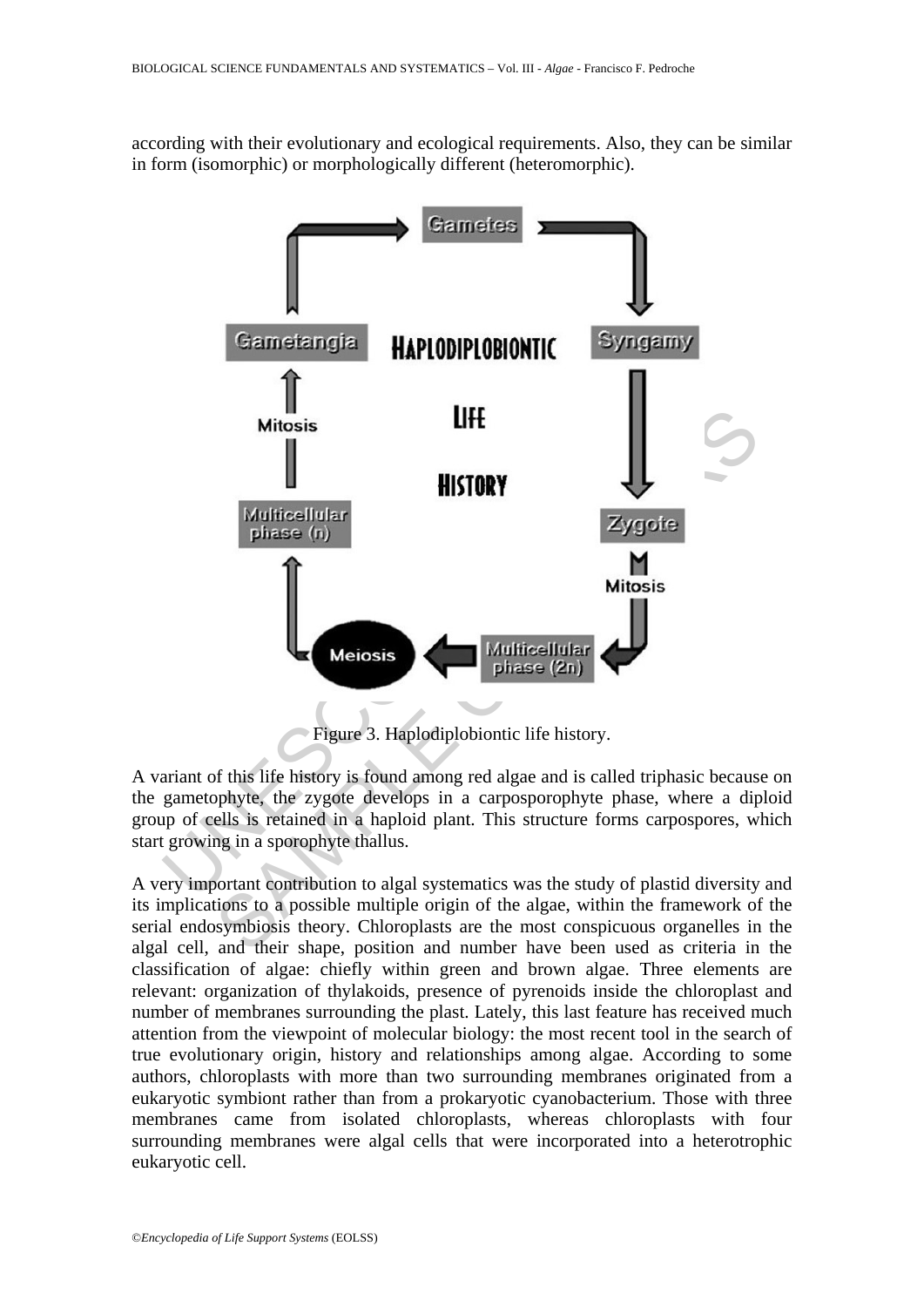- -
- -
- TO ACCESS ALL THE **25 PAGES** OF THIS CHAPTER, Visit[: http://www.eolss.net/Eolss-sampleAllChapter.aspx](https://www.eolss.net/ebooklib/sc_cart.aspx?File=E6-71-06-01)

#### **Bibliography**

Bhattacharya, D. and L. Medlin. (1995). The phylogeny of plastids: a review based on comparisons of small-subunit ribosomal RNA coding regions. *Journal of Phycology* **31**, 489-498. [This represents one of the points of view about chloroplast evolution].

Bold, H.C. and M.J. Wynne. (1985). *Introduction to the Algae: Structure and Reproduction*. 720 pp. II Edition. Englewood Cliffs, USA. Ed. Prentice-Hall. [First-rate, organismic approach to algae].

Dawson, E.Y. (1966). *Marine Botany: an introduction*. 371 pp. New York, USA. Holt, Rinehart and Winston, Inc. [Early and basic reference to seaweeds].

Graham, L.E. and L.W. Wilcox. (2000). *Algae*. 640 pp. Upper Saddle River, USA. Prentice Hall. [One of the latest integrative approaches to algae groups].

Hoek, C.v.d., D.G. Mann and H.M. Jahns. (1995). *Algae. An introduction to phycology*. 623 pp. Cambridge, GB. Cambridge University Press. [This represents a phylogenetic point of view for algae, with an emphasis on Chlorophyta].

Lee, R.E. (1980). *Phycology*. 478 pp. New York, USA. Cambridge University Press. [Another organismic algae reference].

oints of view about chloroplast evolution].<br>
H.C. and M.J. Wynne. (1985). *Introduction to the Algae: Structure and Re*<br>
on. Englewood Cliffs, USA. Ed. Prentice-Hall. [First-rate, organismic approacl<br>
son, E.Y. (1966). *Ma* View about chloroplast evolution].<br>
Missionian and Proposition and of Francescopy expressions and M.J. Wynne. (1985). *Introduction to the Algae: Structure and Reproduction*, 720 p<br>
ewood Cliffs, USA. Ed. Prentice-Hall. [F Lobban, C.S. and M.J.W. (Eds.). (1981). *The biology of seaweeds*. 786 pp. Botanical Monographs. Vol. 17. London, GB. Blackwell Scientific Publications. [This book provides a deeper examination of morphology, physiology, ecology, economic importance, etc. through specialized chapters].

Prescott, G.W. (1968). *The algae: A review*. 436 pp. New York, USA. Houghton Mifflin Co. [Classic book with emphasis on freshwater algae].

Round, F.E. (1965). *The biology of the algae.* 269 pp. London, GB. Edward Arnold Pub. [This book has an ecological orientation, including economic aspects].

South, G.R. and A. Whittick. (1987). *Introduction to phycology*. 341 pp. Oxford, GB. Blackwell Scientific Publications. [General reference for morphology, cytology, levels of organization, reproduction, ecology and evolution of algae].

#### **Biographical Sketch**

**Francisco F. Pedroche** - Born in 1954 in Puebla, Pue., México. Licenciatura in Biology, Faculty of Sciences, Universidad Nacional Autónoma de México (UNAM), México. 1978. M. Sc. Faculty of Sciences, UNAM, México. 1981. Ph.D. Faculty of Sciences, UNAM, Mexico. 1998.

Member of Faculty of Sciences, UNAM, Mexico. 1977-1978. Scholarship holder (M.Sc. Program), Faculty of Sciences, UNAM, Mexico. 1978-1981. Scholarship holder (Ph.D. Program) Faculty of Sciences, UNAM, Mexico 1981-1983.Full time professor Department of Hydrobiology, Universidad Autónoma Metropiltana. Campus Iztapalapa (UAM-I), Mexico. 1983+. Undergrad advisor for